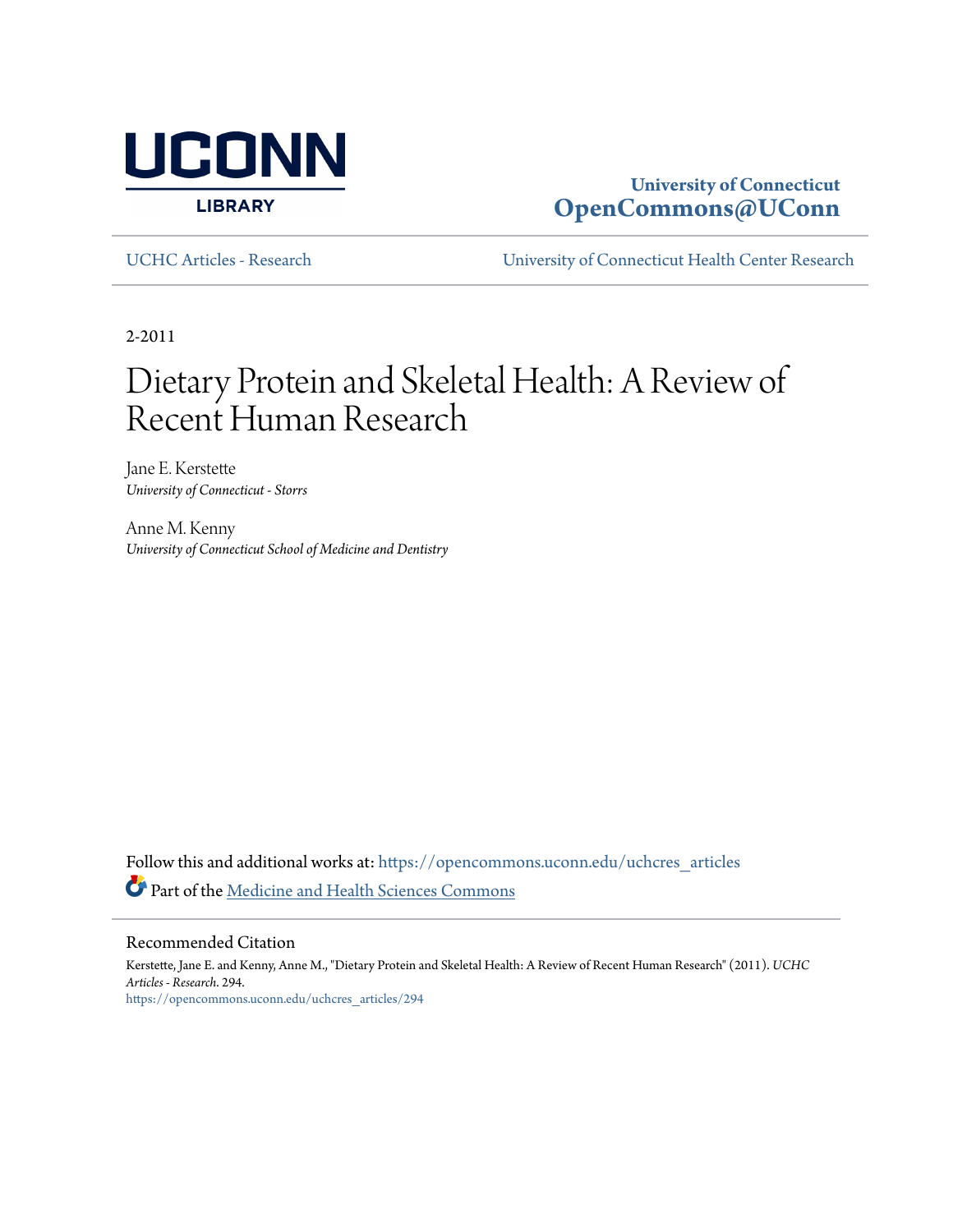

# **HHS Public Access**

Author manuscript *Curr Opin Lipidol*. Author manuscript; available in PMC 2015 November 25.

Published in final edited form as:

*Curr Opin Lipidol*. 2011 February ; 22(1): 16–20. doi:10.1097/MOL.0b013e3283419441.

# **Dietary protein and skeletal health: a review of recent human research**

# **Jane E. Kerstetter**a, **Anne M. Kenny**b, and **Karl L. Insogna**<sup>c</sup>

aDepartment of Allied Health Sciences, University of Connecticut, Storrs, Connecticut, USA

<sup>b</sup>Center on Aging, MC-5215, University of Connecticut Health Center, Farmington, Connecticut, USA

<sup>c</sup>Yale University Department of Internal Medicine Endocrinology, New Haven, Connecticut, USA

# **Abstract**

**Purpose of review—**Both dietary calcium and vitamin D are undoubtedly beneficial to skeletal health. In contrast, despite intense investigation, the impact of dietary protein on calcium metabolism and bone balance remains controversial. A widely held view is that high intakes of animal protein result in increased bone resorption, reduced bone mineral density, and increased fractures because of its ability to generate a high fixed metabolic acid load. The purpose of this review is to present the recent or most important epidemiological and clinical trials in humans that evaluated dietary protein's impact on skeletal health.

**Recent findings—**Many epidemiological studies have found a significant positive relationship between protein intake and bone mass or density. Similarly, isotopic studies in humans have also demonstrated greater calcium retention and absorption by individuals consuming high-protein diets, particularly when the calcium content of the diet was limiting. High-protein intake may positively impact bone health by several mechanisms, including calcium absorption, stimulation of the secretion of insulin-like growth factor-1, and enhancement of lean body mass. The concept that an increase in dietary protein induces a large enough shift in systemic pH to increase osteoclastic bone resorption seems untenable.

**Summary—**Recent epidemiological, isotopic and meta-analysis studies suggest that dietary protein works synergistically with calcium to improve calcium retention and bone metabolism. The recommendation to intentionally restrict dietary protein to improve bone health is unwarranted, and potentially even dangerous to those individuals who consume inadequate protein.

# **Keywords**

bone; dietary protein; osteoporosis

Correspondence to Jane E. Kerstetter, Department of Allied Health Sciences, 358 Mansfield Rd, Box U-2101, University of Connecticut, Storrs, CT 06269-2101, USA, Tel: +1 860 486 1996; jane.kerstetter@uconn.edu.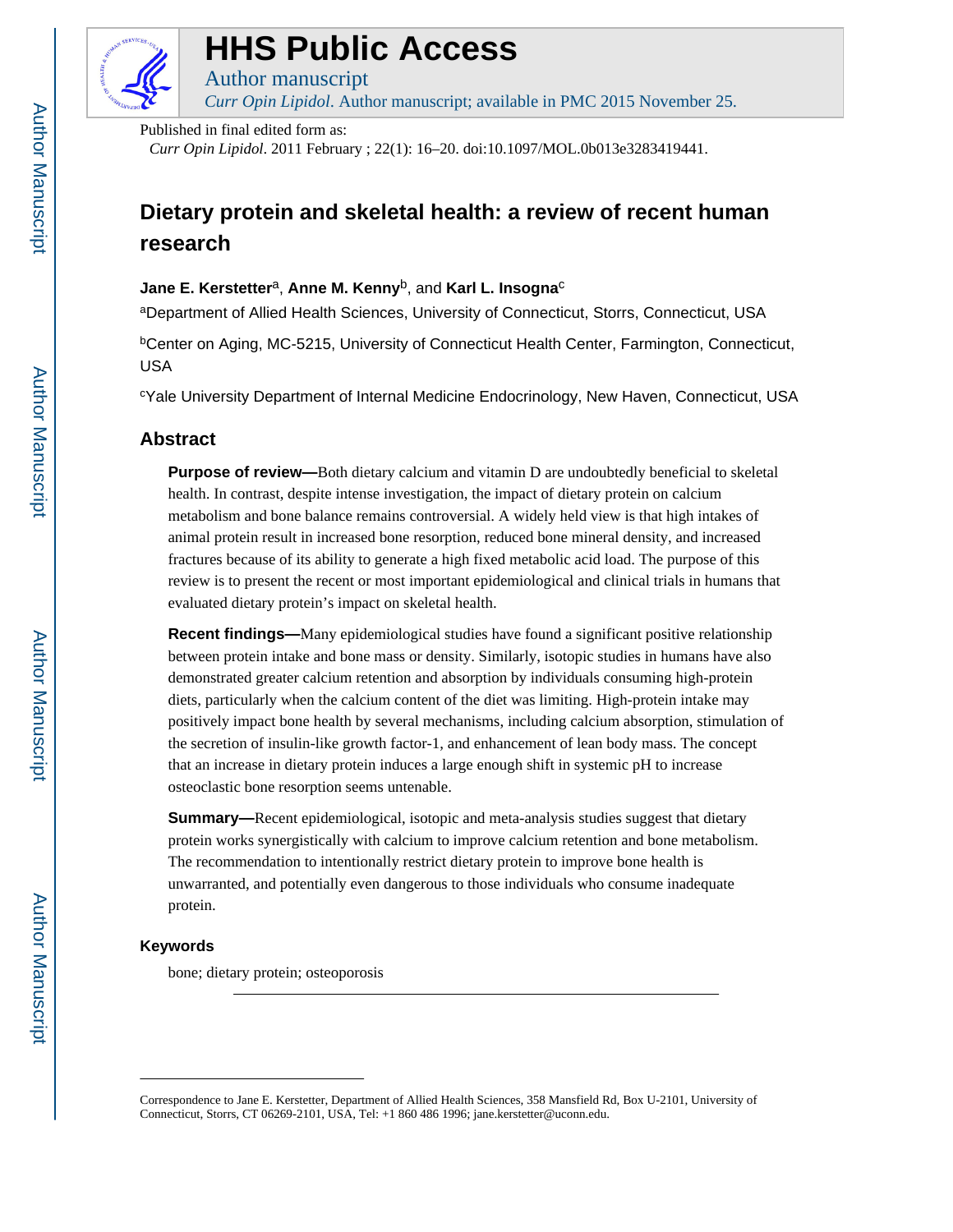#### **Introduction**

An estimated 75 million people in the USA, Europe and Japan are affected by osteoporosis. One in three women and one in five men over the age of 50 years will suffer from some type of osteoporotic-related fracture [1]. The etiology of osteoporosis is multifactorial; alterations in nutrition and physical activity are important in preventing osteoporosis. Calcium and vitamin D are fundamental to the acquisition and maintenance of bone throughout life. The role of dietary protein in maintaining bone health, however, is more controversial. Recent research suggests that dietary protein is an essential nutrient to bone health throughout the lifespan and may actually be beneficial, not deleterious to bone as once thought [2]. A higher protein diet increases insulin-like growth factor-1 (IGF-1), increases intestinal calcium absorption, suppresses parathyroid hormone, and improves muscle strength and mass, all of which may benefit the skeleton. This review will outline the evidence supporting the hypothesis that high dietary protein may support calcium metabolism and bone health.

## **Protein-induced metabolic acidosis and bone loss**

Undoubtedly, an increase in dietary protein results in greater urinary calcium. What has been unclear up to this point is the source of the urinary calcium. The traditional hypothesis was that a high intake of protein, particularly from animal sources, generates a high fixed metabolic acid load because the animal proteins contain higher amounts of sulfur-containing amino acids. Should the kidneys and lungs be unable to completely handle the diet-induced acid load, a source of additional buffer would be necessary via osteoclast-activated bone resorption. The large bicarbonate reservoir of the skeleton would provide this buffer; calcium would consequently be released from bone with the carbonate. The hypothesis is supported by both cellular and animal studies [3] as well as several human intervention trials demonstrating the addition of a base, such as bicarbonate or citrate, suppresses bone resorption [4,5].

Is the endogenous acid production from a high-protein diet of sufficient magnitude to adversely impact on bone? We suspect the answer is 'not likely'. In the healthy individual, the lungs work to regulate pH by immediately expiring carbon dioxide, a metabolic byproduct. The kidneys excrete excess hydrogen ions primarily as ammonium ions and secondarily as phosphates (titratable acidity). These tightly regulated homeostatic mechanisms defend normal blood pH at 7.40 within a narrow pH range 7.38–7.42. Because food proteins are typically consumed throughout the daytime hours, acid generation occurs during the postprandial periods, thus providing ample time for neutralization during the fasting periods. The change in serum pH in response to diet is small. In a controlled human trial, when two diets (with maximal acid and alkaline generating capacities) were consumed, the predictable change in urine pH was significant and in the 1.02 range; however, the change of serum pH was only in the range of 0.014 pH units [6]. Additionally, the pH of extracellular fluid bathing cells deviates little from 7.40 and the initial activation of osteoclastic-resorption requires a decline in the systemic pH of approximately 0.2 units [3]. Thus, the small serum changes in pH in response to a maximal endogenous acid generating diet, does not appear to be of the same magnitude required by the osteoclastic cells to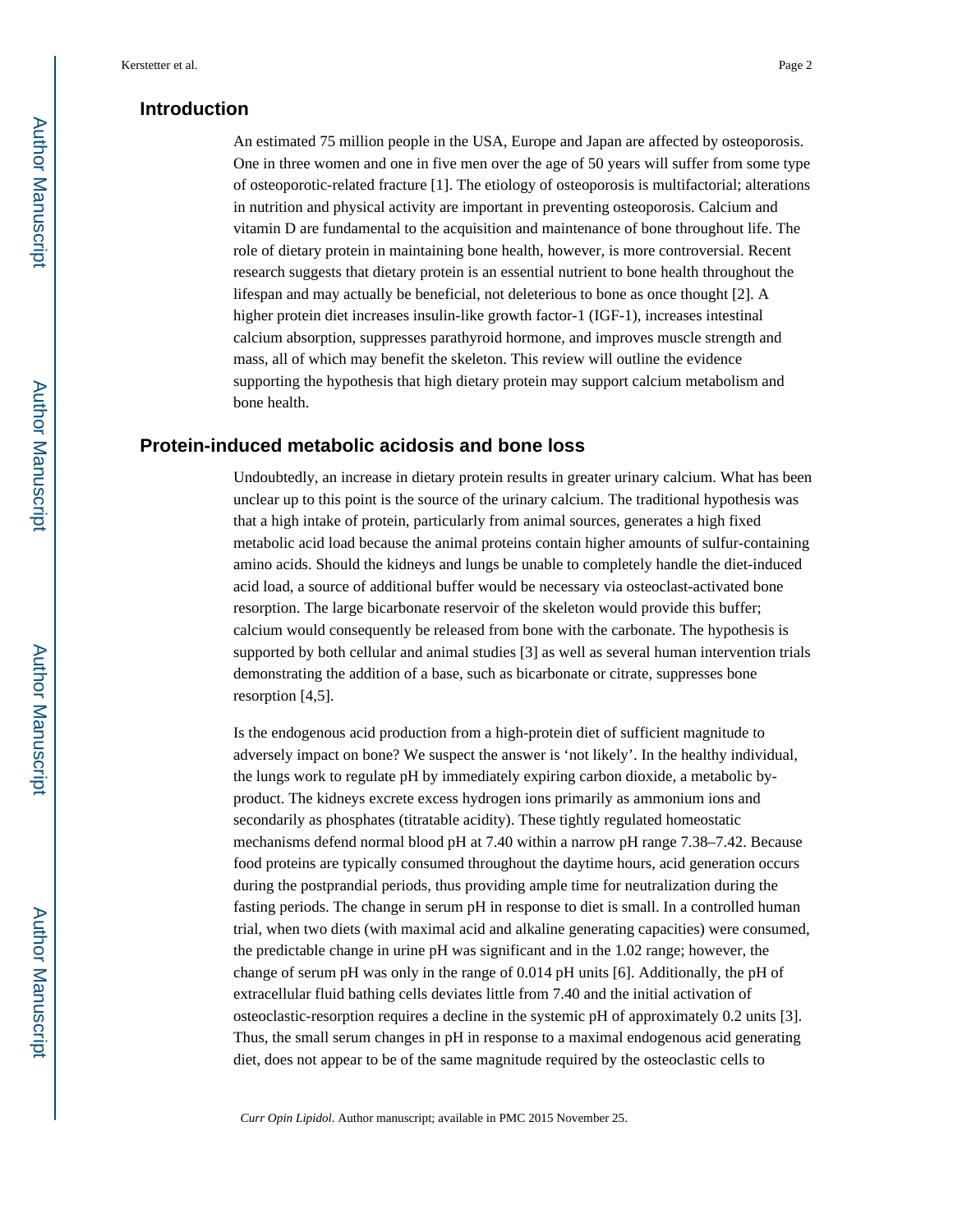activate resorption. For that reason, it seems unlikely that increasing dietary protein would lead to osteoclast-dependent bone resorption [2]. Much of the clinical and epidemiological data reviewed below are also consistent with the above notion.

# **Epidemiological studies**

Beasley *et al.* [7] recently reported in a group of young women that bone mineral density (BMD) did not vary with protein intake, whereas Zhang *et al.* [8] found a negative relationship in prepubertal girls with very low-calcium intakes. However, the vast majority of population studies examined older adults and found the data generally support a positive association between protein intake and bone health. For example, Hannan and colleagues [9] evaluated the relationship between baseline protein intake and 4-year change in BMD in 615 study participants with a mean age of 75 years. When percentage protein intake was divided into quartiles, the group with the lowest protein intake (ranging from 0.21 to 0.71 g protein/kg) demonstrated the greatest loss in BMD. The highest quartile consumed 1.24– 2.78 g/kg protein and demonstrated the least loss in BMD over the 4-year period [9]. This change in BMD translated to lower fracture risk. The same investigators [10• ] found in almost a 1000 older men and women (mean age of 75 years) in the Framingham Osteoporosis Study that protein intakes in the higher quartiles were associated with a significantly lower risk for hip fracture. Perhaps even more intriguing is the interaction of dietary protein with calcium in a younger cohort. In a group of 55-year old participants, who had the lowest calcium intake  $( $800 \text{ mg}$ ),$  the highest protein consumers had 2.8 times more hip fractures of the lowest protein consumers [11• ]. However, in the high-calcium group (>800 mg), the association was reversed: highest protein consumers had 85% reduction in hip fracture risk than the lowest protein consumers.

In a 5-year cohort study of 862 elderly women, food frequency questionnaires and dual energy X-ray absorptiometry (DXA) scans were used to examine the relationship between dietary protein at baseline and body composition 5 years later [12• ]. After 5 years, there was greater bone mineral content (BMC) in those consuming the highest amount of protein (>87  $g/day$ ) than in those consuming moderate (66–87 g/day)-protein or low (<66 g/day)-protein diets. Whole body BMC and appendicular BMC were 5.3 and 6.0% greater in the highest versus lowest tertile of protein intake, respectively. Participants consuming the highest amount of protein also had significantly higher whole body lean muscle mass than those consuming the moderate or low levels of protein. These data support the hypothesis that protein intake positively impacts bone and muscle, while also suggesting that the greater BMC may be due in part to an interaction between muscle and bone [12• ].

## **Isotopic studies**

Several recent short-term feeding studies used calcium isotopes (generally considered the most sensitive and specific method) to evaluate calcium metabolism with different levels of dietary protein in humans. In a randomized crossover study of 15 healthy postmenopausal women [13], participants were assigned to a low (12% of energy)-meat protein and high (20% of energy)-meat protein diet each containing 600 mg calcium for 8-week periods. After a 4-week adjustment period on each diet, 2-day diets were labeled with  $^{47}Ca$  and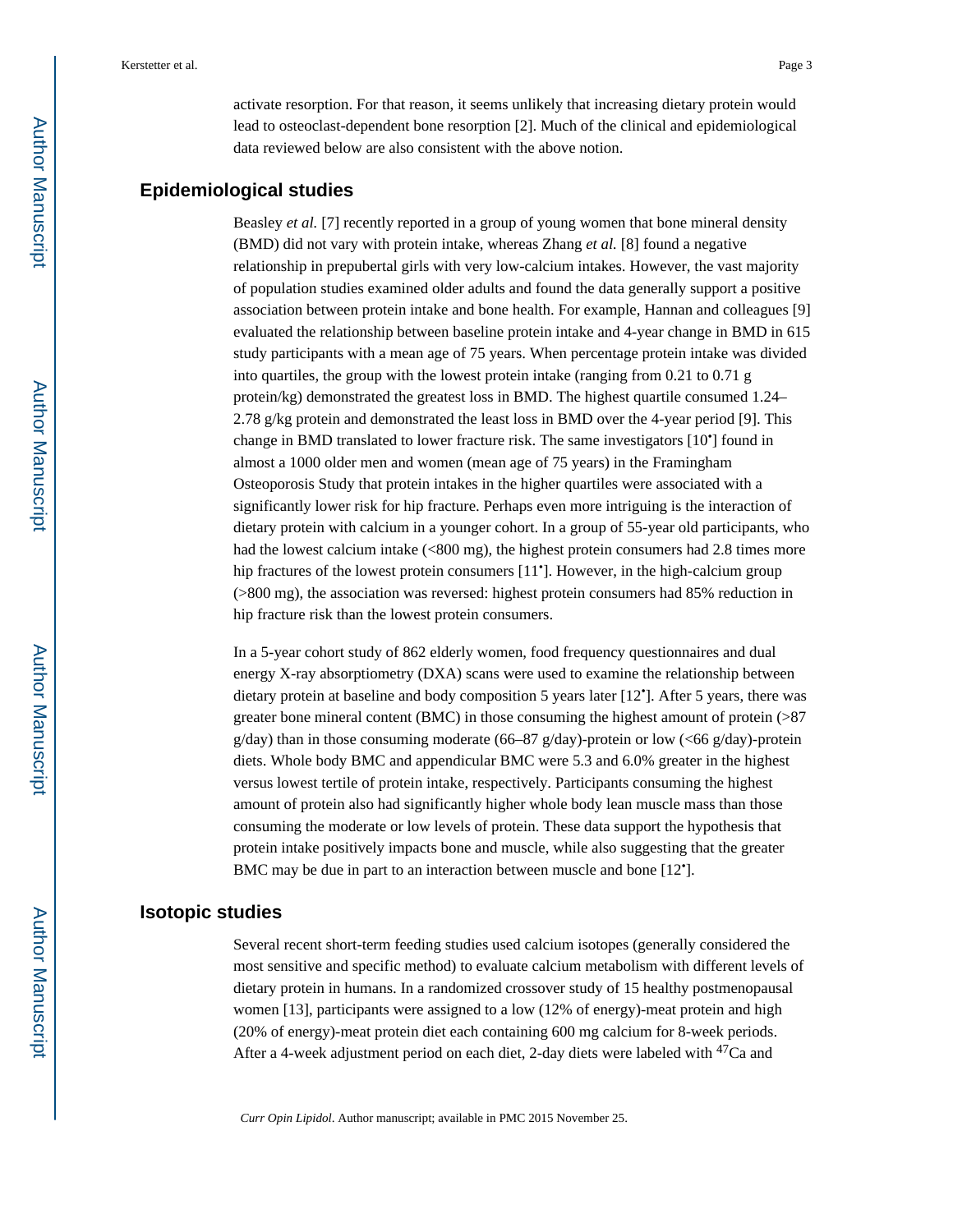Kerstetter et al. Page 4

whole body scintillation counting was performed over the subsequent 28 days. If the traditional hypotheses were correct, one would expect to see lower calcium retention among the group consuming the higher protein level. However, no significant difference was seen in calcium retention between the groups. Rather, a trend toward better calcium retention was observed on the higher protein diet. The high-meat protein and low-meat protein diets also did not adversely affect biochemical markers of bone turnover [13].

In a follow-up randomized, controlled feeding study conducted by this same team of investigators, 27 postmenopausal women were assigned to either a low (675 mg Ca/day) calcium or high (1510 mg Ca/day)-calcium diet. Participants consumed low (10% of energy)-protein and high (20% of energy)-protein diets containing their assigned calcium level for 7 weeks each with a 3-week washout period in between. On the lower calcium diet, fractional calcium absorption increased with the higher protein diet (in comparison to the low-protein diet); however on the higher calcium diet this effect was not seen. The higher protein diet significantly increased serum IGF-1, an anabolic hormone that is beneficial to bone. The higher protein diet also reduced urinary deoxypyridinoline, a marker of bone collagen breakdown [14••].

In a final study, dual stable isotopes were used to evaluate the effect of a 10-day dietary intervention containing a moderate (1.0 g/kg)-protein or high (2.1 g/kg)-protein diet during a low intake of calcium (800 mg) in healthy women [15]. The high-protein diet resulted in a significant, 42% relative, increase (7.7% raw) in intestinal calcium absorption and a significant increase in calcium excretion. No significant differences were seen in kinetic measures of bone turnover. However, the higher protein diet caused a significantly lower urinary fraction of calcium from bone origin. These data suggest that, at least acutely, hypercalcuria secondary to increased dietary protein is, in fact, the result of increased intestinal calcium absorption. Further, although not significant, there was a trend toward lower bone turnover in the high-protein group, which may positively impact bone [15]. In all of the above isotopic studies [13,14",15] in which dietary protein had a positive effect on calcium and bone, dietary calcium was limited to 600–800 mg. At higher calcium intakes, the impact is less evident.

In a recent pilot feeding study, however, Ceglia *et al.* [16] observed no increase in intestinal calcium absorption on a high (1.5 g/kg)-protein versus low (0.5 g/kg)-protein diet using dual-tracer stable isotopes. This intervention did not keep phosphorous constant. The high dietary phosphorus load that naturally accompanies a high dietary protein diet may blunt any change in intestinal calcium absorption [16]. In addition, these participants also received 1200 mg elemental calcium which could have masked any effect of a change in dietary protein, as it did in the study by Hunt and colleagues [14••].

The strength of design of the feeding studies, with each participant serving as his/her own control, and the methods used to measure calcium metabolism make these findings an important addition to the epidemiological data supporting a positive relationship between long-term higher protein intake and bone health. However, the dietary feeding studies are limited by their short-term nature and small sample sizes.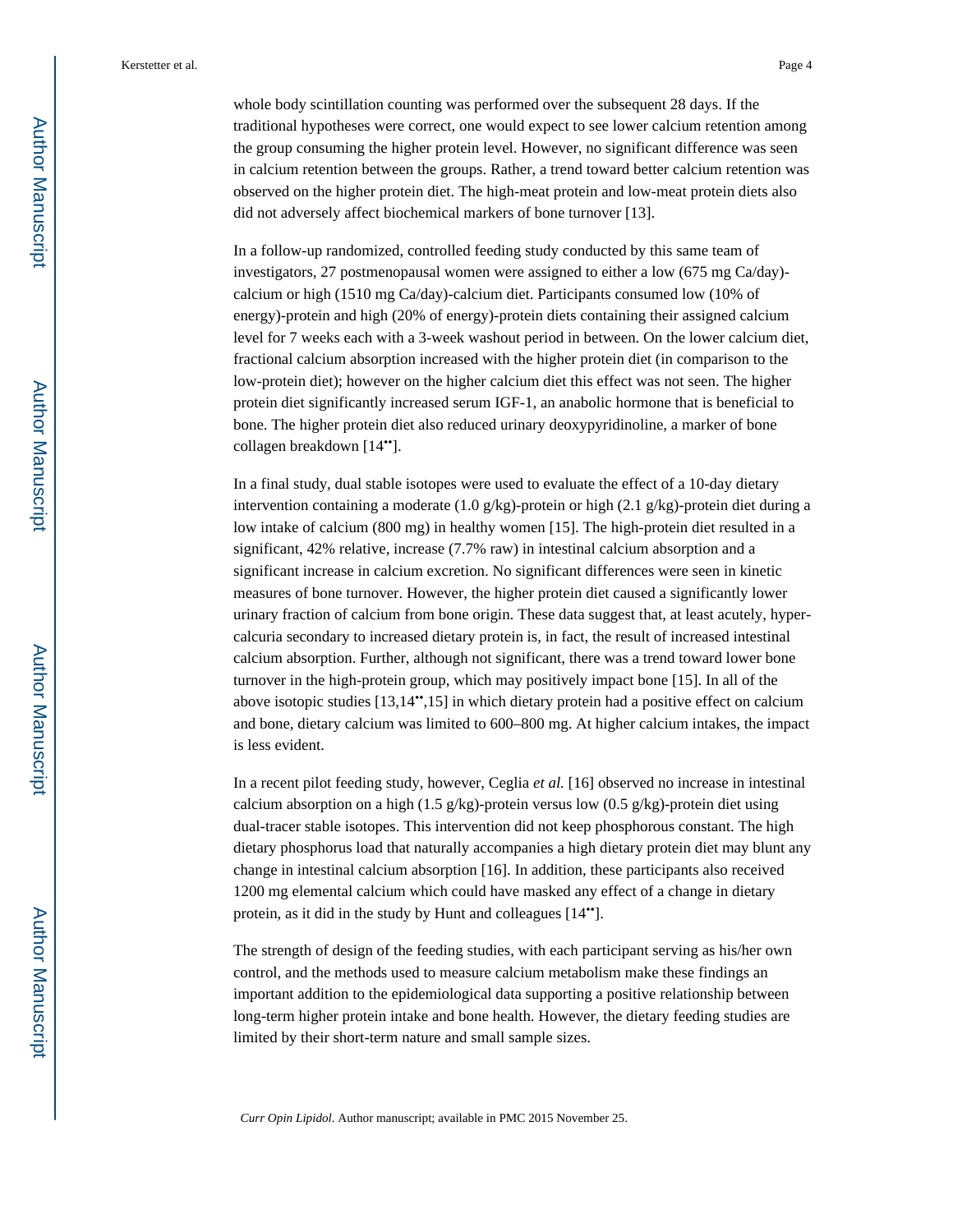If experimental diets contain high levels of calcium, the impact of protein on absorption may not be evident [14",16]. On the contrary, when dietary calcium is limited [14",15] the effect of protein on calcium absorption is revealed. Because dietary calcium is inadequate in many older individuals, inadequate dietary protein may compound the problem of calcium bioavailability while increasing protein may help to rectify it.

### **Meta-analyses of clinical and epidemiological data**

A systematic review and meta-analysis of protein intake and bone health was recently reported by Darling *et al.* [17••]. These investigators initially collected more than 2000 potential studies of which 61 met the inclusion criteria for their systematic review. Overall, the authors could find little support for a negative relationship between dietary protein and bone. The pooled *r* values from the cross-sectional surveys did not identify any negative association between protein intake and BMD/BMC at the clinically important skeletal sites. If anything, a slight positive association showed that protein was able to account for  $1-2\%$ of BMD measurements. Darling's group further studied 19 randomized, placebo-controlled trials and found an overall slightly positive impact of protein supplementation (from all different sources) on lumbar BMD. These small changes in bone, however, did not translate to a beneficial association between dietary protein and fracture rates. In other words, no significant association (either positive or negative) of protein intake with fracture incidence was found in either the qualitative review or the meta-analysis. This meta-analysis does not support the contention that higher dietary protein is detrimental to bone, but it does suggest that a small yet potentially important positive effect may result from a higher protein intake.

Fenton *et al.* [18<sup>\*</sup>] recently evaluated the relationship between the acid generating capacity of the diet and urinary calcium, calcium balance, and markers of bone resorption. Five studies were selected based on preset methodological criteria. Although a significant positive relationship between net acid excretion (NAE) and urinary calcium was predictably observed, NAE was not associated with calcium balance or markers of bone resorption. The findings of this meta-analysis suggest that the increased acid-generating capacity of a highprotein diet may lead to increased urinary calcium loss but this loss does not necessarily translate to negative calcium balance or bone loss.

#### **Potential mechanisms**

Several potential mechanisms might explain how increasing the amount of protein in the diet could potentially benefit calcium retention and bone homeostasis, including improved calcium absorption [14•• ,15], suppression of parathyroid hormone [16,19], increased production of IGF-1 [14",20], and a gain in lean body mass [21]. These potential mechanisms probably overlap and are not mutually exclusive.

An important mechanism involves IGF-1, a key mediator of bone growth that is regulated by dietary protein [22]. In two studies employing high-protein intakes, significantly greater levels of IGF-1 were found in participants consuming the higher protein diets [14•• ,20]. The anabolic effect of IGF-1 on muscle, rather than bone, may help further explain the positive relationship, though indirect, between dietary protein and bone. Thus, protein-induced increases in IGF-1 may indirectly benefit bone because of a direct enhancing action on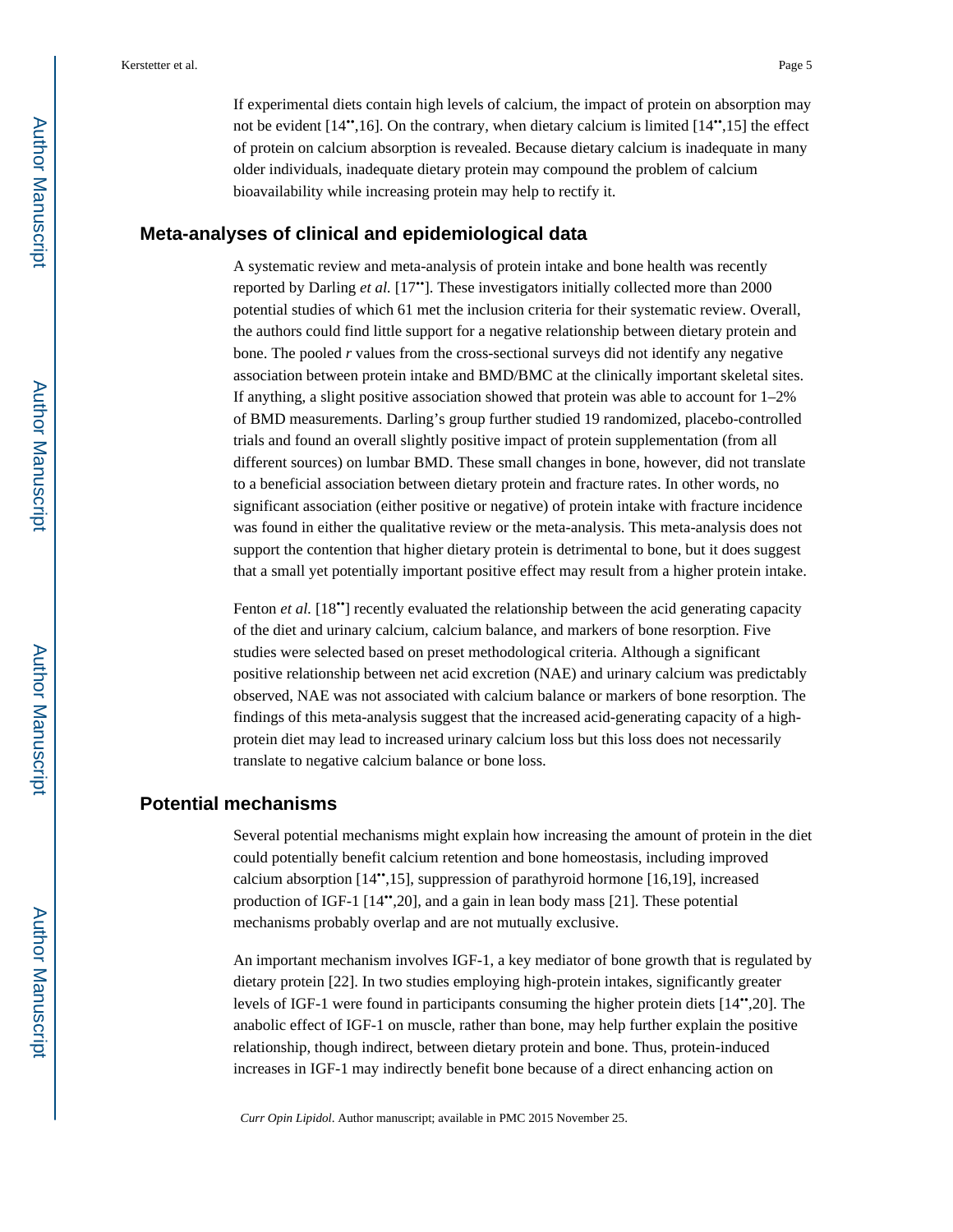muscle tissue and strength, which also increases bone strength. A frequently overlooked fact is that changes in bone mass and muscle strength tend to track together over the lifespan [21].

## **Conclusion**

Many epidemiological studies have found a significant positive relationship between protein intake and bone mass or density. Similarly, isotopic studies have also demonstrated greater calcium retention and absorption by individuals consuming high-protein diets, particularly when the calcium content of the diet was limiting. High-protein intake may positively impact bone health by several mechanisms, including calcium absorption, stimulation of the secretion of IGF-1, and enhancement of lean body mass. Clearly, long-term clinical intervention trials in which dietary protein is increased in healthy and well-nourished older individuals should be conducted in order to assess changes in muscle, bone, and fracture risk. Meanwhile, limiting the protein in the diets of older individuals in order to improve bone health does not appear to be scientifically warranted.

## **Acknowledgements**

K.L.I. has received a research grant from the NIH (5R01AR053701-04). J.E.K. has received a research grant from the American Beef Producers and National Cattlemen's Beef Association as well as honorarium for professional seminars from the Dairy Farmers of Canada and the National Dairy Council. The authors have no other relevant affiliations or financial involvement with any organization or entity with financial interest in or financial conflict with the subject matter or materials discussed in the manuscript apart from those disclosed. No writing assistance was utilized in the production of this manuscript.

## **References and recommended reading**

Papers of particular interest, published within the annual period of review, have been highlighted as:

- of special interest
- •• of outstanding interest

Additional references related to this topic can also be found in the Current World Literature section in this issue (p. 63).

- 1. International Osteoporosis Foundation. [Accessed 1 August 2010] Facts and statistics about osteoporosis and its impact. 2010. <http://www.iofbonehealth.org/>
- 2. Bonjour JP. Dietary protein: an essential nutrient for bone health. J Am Coll Nutr. 2005; 24(6 Suppl):526S–536S. [PubMed: 16373952]
- 3. Arnett T. Regulation of bone cell function by acid–base balance. Proc Nutr Soc. 2003; 62:511–520. [PubMed: 14506899]
- 4. Sebastian A, Harris ST, Ottaway JH, et al. Improved mineral balance and skeletal metabolism in postmenopausal women treated with potassium bicarbonate. N Engl J Med. 1994; 330:1776–1781.
- 5. Jehle S, Zanetti A, Muser J, et al. Partial neutralization of the acidogenic Western diet with potassium citrate increases bone mass in postmenopausal women with osteopenia. J Am Soc Nephrol. 2006; 17:3213–3222.
- 6. Buclin T, Cosma M, Appenzeller M, et al. Diet acids and alkalis influence calcium retention in bone. Osteoporos Int. 2001; 12:493–499. [PubMed: 11446566]
- 7. Beasley JM, Ichikawa LE, Ange BA, et al. Is protein intake associated with bone mineral density in young women? Am J Clin Nutr. 2010; 91:1311–1316. [PubMed: 20219968]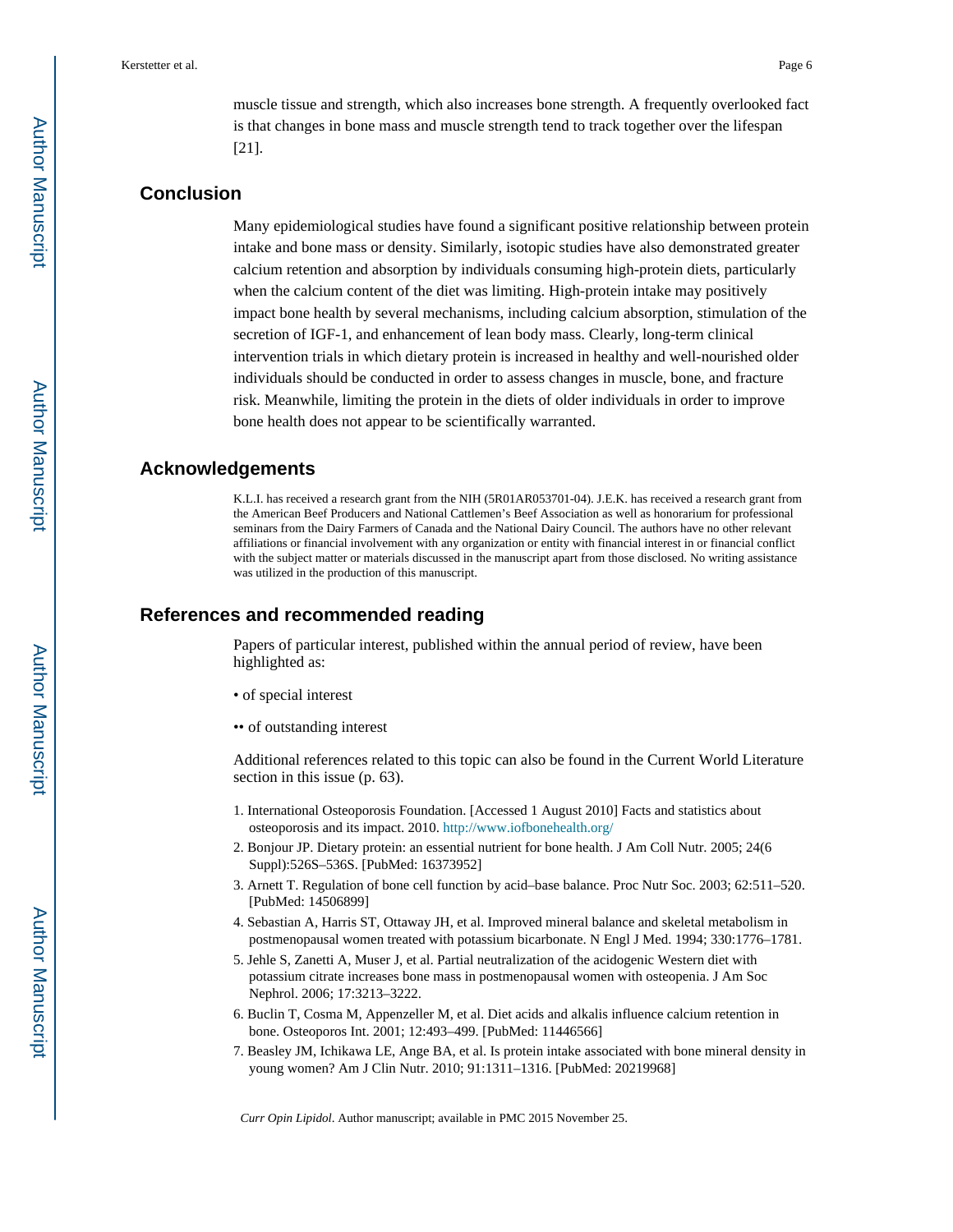- 8. Zhang Q, Ma G, Greenfield H, et al. The association between dietary protein intake and bone mass accretion in pubertal girls with low calcium intakes. Br J Nutr. 2010; 103:714–723. [PubMed: 19814838]
- 9. Hannan MT, Tucker KL, Dawson-Hughes B, et al. Effect of dietary protein on bone loss in elderly men and women: the Framingham Osteoporosis Study. J Bone Miner Res. 2000; 15:2504–2512. [PubMed: 11127216]
- 10 •. Misra D, Berry SD, Broe KE, et al. Does dietary protein reduce hip fracture risk in elders? The Framingham osteoporosis study. Osteoporos Int. 2010 doi: 10.1007/s00198-010-1179-4. In a group of almost a thousand older men and women, increased protein intake (in comparison to lowest protein quartile) was associated with a decreased risk of hip fracture.
- 11 •. Sahni S, Cupples LA, McLean R, et al. Protective effect of high protein and calcium intake on the risk of hip fracture in the Framingham Offspring Cohort. J Bone Miner Res. 2010 doi: 10.1002/ jbmr.194. In a group of middle-aged men and women, a high-animal protein intake coupled with a high-calcium intake (  $800$  mg/day) was protective against hip fracture and the effect appears reversed for those with less than 800 mg calcium.
- 12 •. Meng X, Zhu K, Devine A, et al. A 5-year cohort study of the effects of high protein intake on lean mass and BMC in elderly postmenopausal women. J Bone Miner Res. 2009; 24:1827–1834. [PubMed: 19419320] In a 5-year cohort study, these authors show that both muscle mass and size and bone mass were positively associated with a high-protein intake in elderly women.
- 13. Roughead ZK, Johnson LK, Lykken GI, Hunt JR. Controlled high meat diets do not affect calcium retention or indices of bone status in healthy postmenopausal women. J Nutr. 2003; 133:1020– 1026. [PubMed: 12672913]
- 14 ••. Hunt JR, Johnson LK, Fariba Roughead ZK. Dietary protein and calcium interact to influence calcium retention: a controlled feeding study. Am J Clin Nutr. 2009; 89:1357–1365. [PubMed: 19279077] This is a very tightly controlled, crossover study, using calcium isotopes to evaluate the effects of both dietary calcium and protein on calcium retention.
- 15. Kerstetter JE, O'Brien KO, Caseria DM, et al. The impact of dietary protein on calcium absorption and kinetic measures of bone turnover in women. J Clin Endocrinol Metab. 2005; 90:26–31. [PubMed: 15546911]
- 16. Ceglia L, Harris SS, Abrams SA, et al. Potassium bicarbonate attenuates the urinary nitrogen excretion that accompanies an increase in dietary protein and may promote calcium absorption. J Clin Endocrinol Metab. 2009; 94:645–653. [PubMed: 19050051]
- 17 ••. Darling AL, Millward DJ, Torgerson DJ, et al. Dietary protein and bone health: a systematic review and meta-analysis. Am J Clin Nutr. 2009; 90:1674–1692. [PubMed: 19889822] This is the first paper to provide a systematic review and meta-analysis of the studies addressing dietary protein and bone health.
- 18 ••. Fenton TR, Lyon AW, Eliasziw M, et al. Meta-analysis of the effect of the acid-ash hypothesis of osteoporosis on calcium balance. J Bone Miner Res. 2009; 24:1835–1840. [PubMed: 19419322] This important meta-analysis shows that the loss of urinary calcium from a highprotein diet does not necessarily translate to negative changes in bone health.
- 19. Kerstetter JE, Caseria DM, Mitnick ME, et al. Increased circulating concentrations of parathyroid hormone in healthy, young women consuming a protein-restricted diet. Am J Clin Nutr. 1997; 66:1188–1196. [PubMed: 9356538]
- 20. Dawson-Hughes B, Harris SS, Rasmussen H, et al. Effect of dietary protein supplements on calcium excretion in healthy older men and women. J Clin Endocrinol Metab. 2004; 89:1169– 1173. [PubMed: 15001604]
- 21. Wolfe RR. The underappreciated role of muscle in health and disease. Am J Clin Nutr. 2006; 84:475–482. [PubMed: 16960159]
- 22. Bonjour JP, Ammann P, Chevalley T, Rizzoli R. Protein intake and bone growth. Can J Appl Physiol. 2001; 26(Suppl):S153–S166. [PubMed: 11897891]